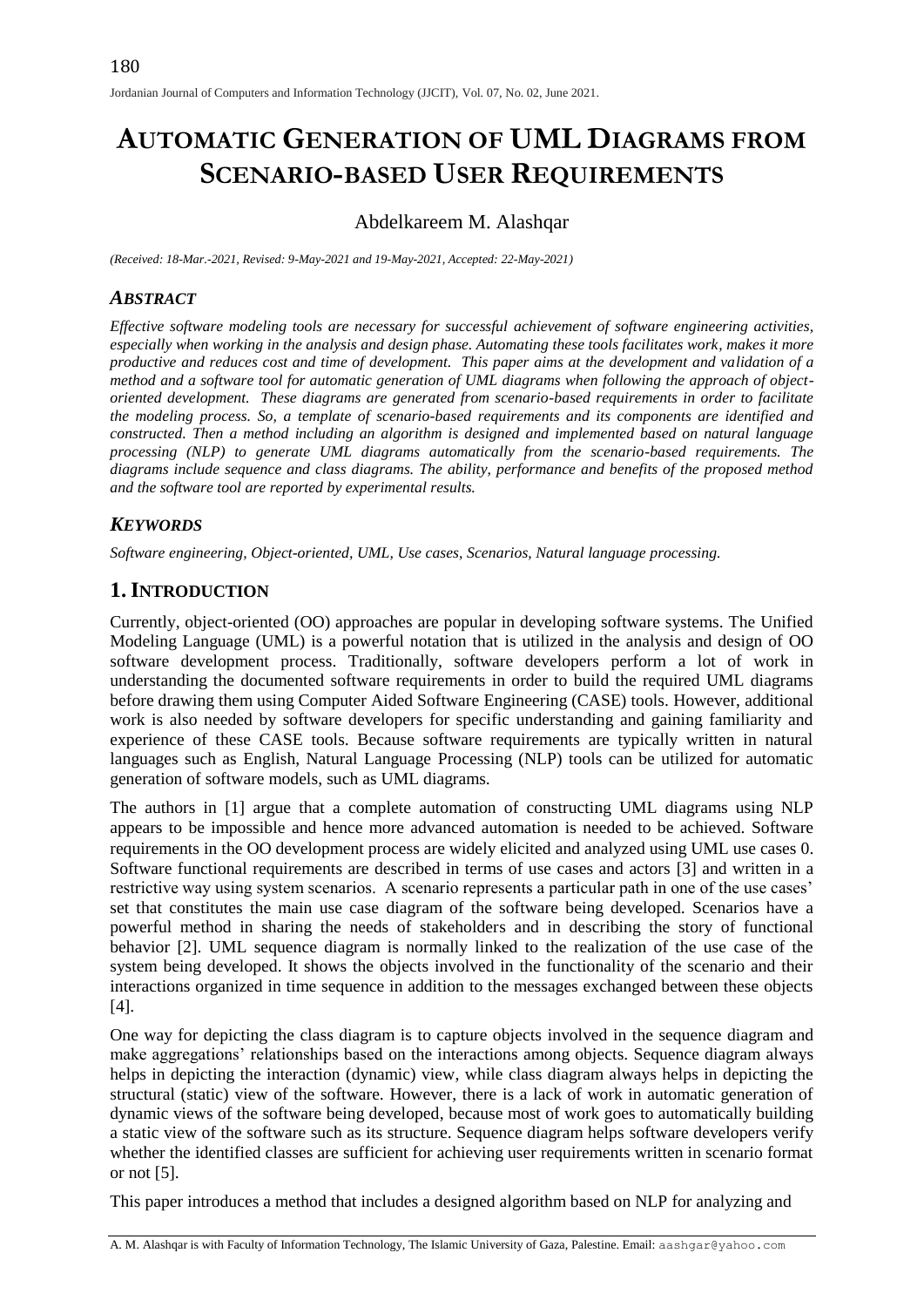extracting information from scenario-based user requirements written in English text. The method will be developed as a software tool for automatic generation of UML (AGUML) diagrams, especially sequence diagrams and class diagrams.

The rest of this paper is organized as follows: Section 2 presents related work. Section 3 introduces the research methodology where the algorithm of analyzing scenario-based requirements is designed. The main structure of our software tool for automatic generation of UML diagrams (AGUML) is described in Section 4. Section 5 presents experiments performed by AGUML, in addition to the analysis of results. Section 6 concludes the paper and provides a future work outlook.

## **2. RELATED WORK**

In this section, we provide a literature review for some published research works in the field of generating UML diagrams automatically and how NLP can help in achieving this automation. Specifically, we focus on the research works that tackle the problem of generating sequence and class diagrams from written user requirements.

The UML is a powerful notation that is used particularly in OO analysis and design activities when developing software systems. However, it is considered a semi-formal language that needs semantics when constructing and verifying its different types of diagrams [6].

The notion of using NLP in OO modeling has been initially proposed by [7][8][9], where the authors mentioned that the object and its properties can be recognized by searching nouns, while the object's operations and the interactions among objects can be recognized by searching verbs in written software requirements.

There have been many works that adopt these founded concepts in building CASE tools for automatic generation of UML diagrams from informal natural language. Most of these tools focus on generating class diagrams, such as REBUILDER UML [10], CM-Builder [11], LIDA [12], MOVA [13], UMLG [14], RACE [15], DC-Builder [16] and RAPID [17]. The authors in [18] developed a tool named GOOAL based on a semi-formal language (4WL) for generating class models automatically from semi-structured natural language. Their tool also can construct initial and general sequence diagrams.

For other types of UML diagrams, the authors in [19] developed a plugin for automatic transformation of user stories into UML use case diagrams depending on the basis of NLP techniques. Whereas, the authors in [20] proposed a semi-automated approach for generating use case diagrams from user requirements that are mainly written in Arabic.

Recently, the authors in [21] developed an algorithm for reading and processing user stories stored in a text file, then generating an Extensible Markup Language (XMI) file for each individual user story and finally transforming the XMI file into use case diagram. The authors in [22] proposed a semiautomated approach for generating sequence diagrams from user requirements written in Arabic. The generated sequence diagrams are expressed using XMI format in order to be drawn using specialized software drawing tools.

In this paper, a method that includes an algorithm and a software tool for generating UML sequence and class diagrams is proposed. The differences between our work and the previously stated related published works is that our proposed method utilizes the software requirements that are written as user scenarios. User scenarios are considered a powerful technique for writing detailed software descriptions when adopting use case approach in the process of requirements' elicitation and analysis when developing software. To our knowledge, no such work for automatic generation of sequence diagrams from user scenarios is achieved. Moreover, our work introduces a way for constructing class diagrams from the generated sequence diagrams by understanding the relationships and interactions among the participating objects. Moreover, our developed tool has a complete capability for generating UML disarms in order to be used in user documentation.

#### **3. RESEARCH METHODOLOGY**

The scenario-based requirements template and its components are defined based on a theoretical perspective and previous work. An algorithm is designed and implemented as a CASE tool named AGUML in order to process the scenario text using NLP and semantics. Then, the accuracy of the algorithm is presented with the analysis of performed experimental results.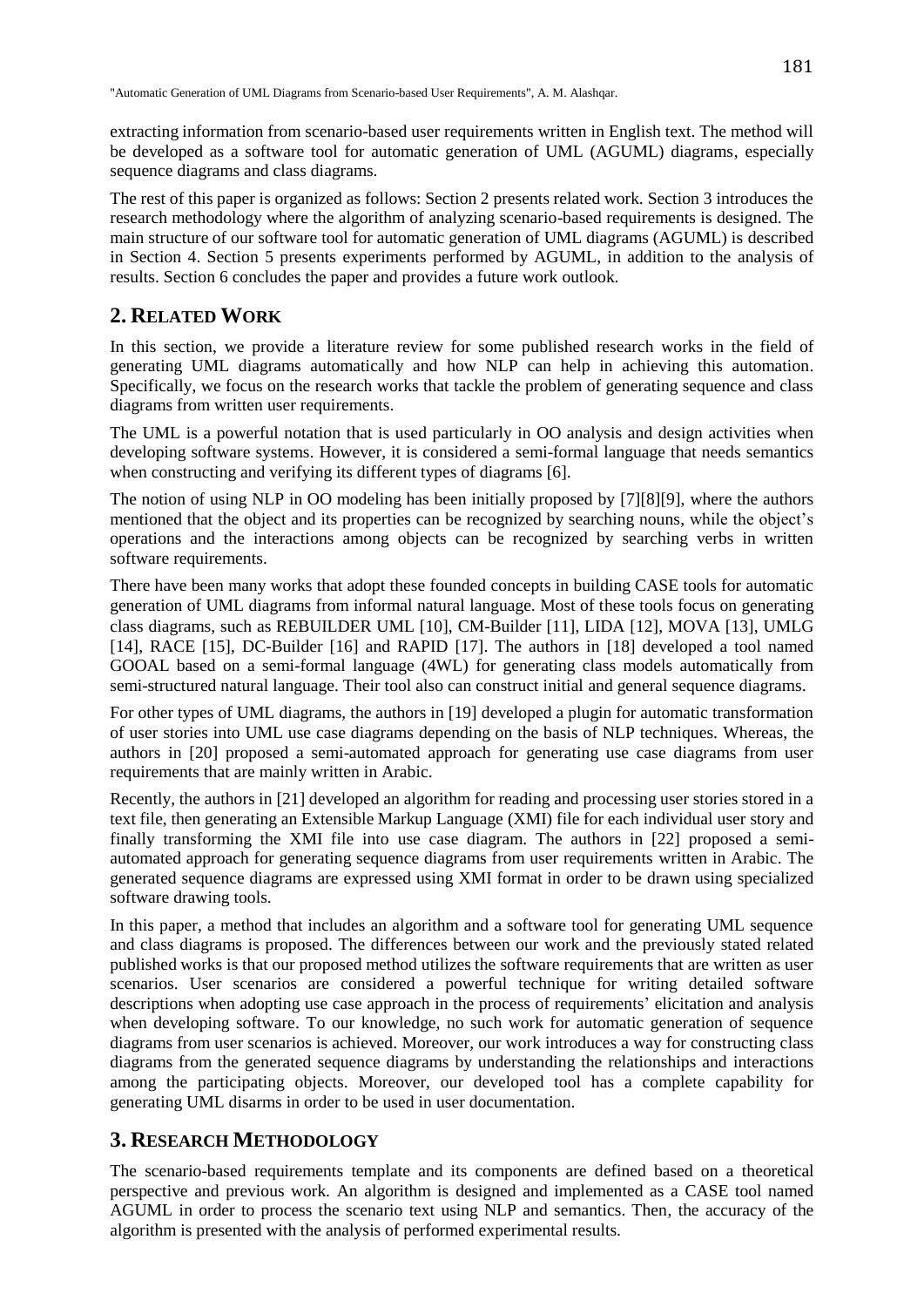### **3.1 Use Case and Scenarios**

Scenarios are a powerful solution to the complexity of software development. They are used as telling stories to help system stakeholders share a complete view about the software being developed and to help in avoiding any missing problems [23]. The scenario is defined as: "one sequence of events that is one possible pathway through a use case" [24]. Therefore, a use case may include one or more scenarios. A scenario can be used as a tool for determining and validating software requirements. There is a variety of scenario descriptions used in the literature. However, the description of a scenario should include at least the following parts [25]-[26]:

- Initial Assumption: This part includes a description of software users' expectations at the start point of the scenario.
- Basic Path: This part depicts the normal sequence flow of events as expected by software users. It may also be called "Sunny Day Scenario" or "Happy Path".
- Alternate Path: This part includes the alternative set of steps that may be produced as a result of testing events of the basic path. These steps always run in parallel with the basic path. It may also be called "Rainy Day Scenario" or "Unhappy Path".
- Exception Path: This part includes output results for unsuccessful steps in the basic path.
- System State on Completion: This part includes the description of the system state at the end point of the scenario.

The author in [27] observed that developers often think of application through a relatively small number of typical interactions with users, such as the following:

- 1) User does …
- 2) Application does …
- 3) Application does …
- 4) User does …
- 5) Application does …
- 6) etc.

And these are called use cases, which are often used in conjunction with OO analysis and design methods. Use cases can be used as a starting point of requirements' analysis in order to derive classes from them [27]. A use case is always identified by its name, the actor which is the user type of the software and the interaction between the actor and the software. For instance, "Add new student" can be a typical use case for the course registration system with the "Registrar" as an actor. This use case may include the following sequence of steps:

- 1) Application shows an options' screen.
- 2) Registrar selects addition from options' screen.
- 3) The system presents a student entry screen.
- 4) Registrar enters student data.
- 5) Registrar submits student data.
- 6) System saves student data into database.

As seen from the above scenario example, each step in the scenario represents an English sentence of the form "Subject and Predicate".

#### **3.2 Algorithm Design**

We have designed an NLP algorithm that has a capability of analyzing scenario-based requirements written in restrictive English text to extract objects, their interactions and the messages passed among them in order to draw UML sequence and class diagrams. The following rules should be met before applying the NLP algorithm:

- The scenario is written as a sequence of English language sentences, where the structure of the scenario represents a typical normal flow of interactions between the user and the software, as stated in the previous subsection.
- Each sentence is separated from the next one by the normal end of line.
- Each sentence represents an action occurring in the software. This action can usually be initiated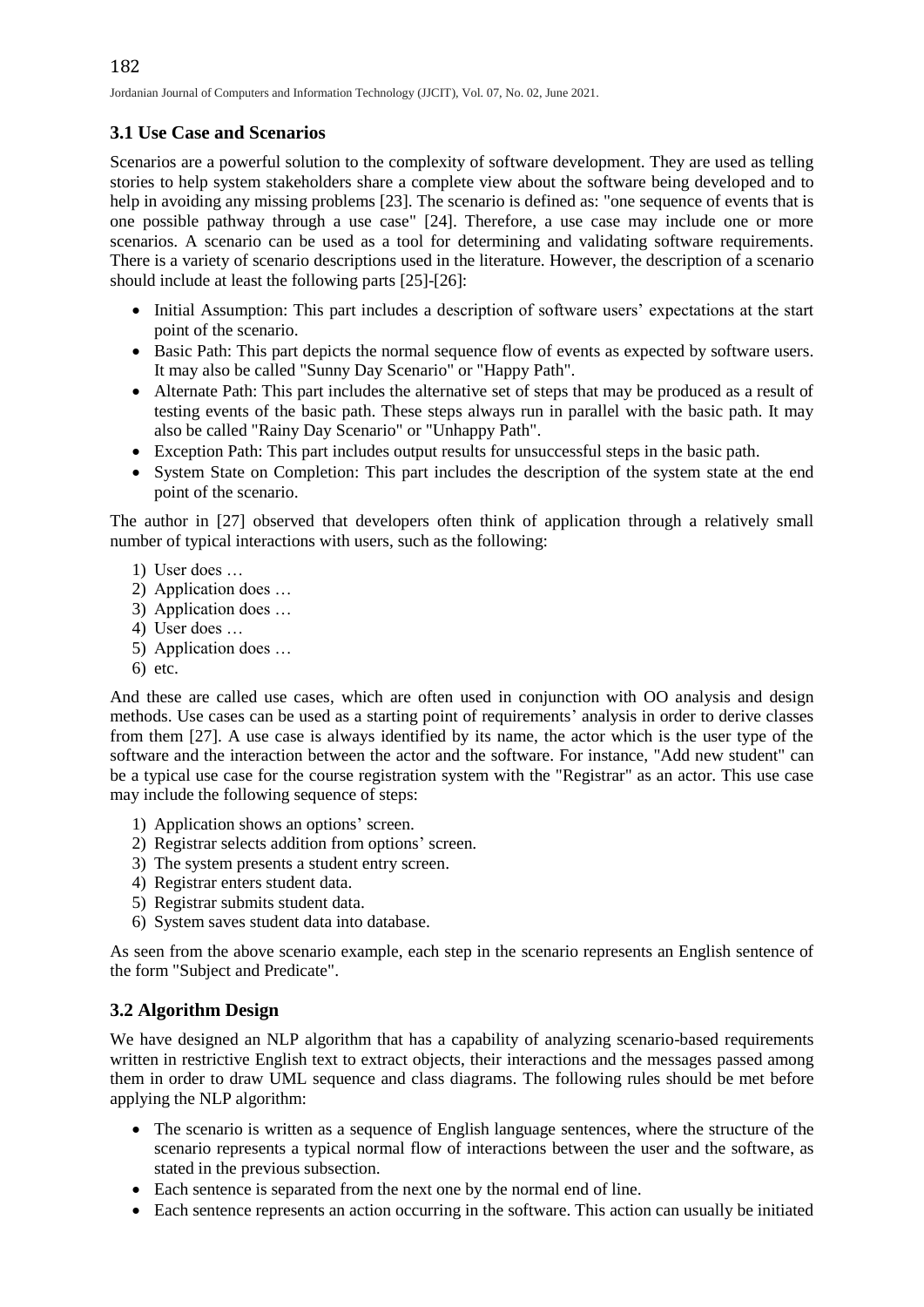externally by the user or internally by an object inside the software and appears in the active voice format.

The pseudocode of the proposed NLP algorithm is shown in Figure 1 and the main steps are described as follows:

1) At the beginning, the algorithm reads the scenario text, then it normalizes it (line 2). The normalization process produces a uniform word for some other different words that are equivalent. For example, replace any word in the set: "application", "applications", "system", "systems", "software" and "package" with a uniform word: "application". This is because these different words are considered equivalent based on user intention of software requirements.

Then, the algorithm declares and initializes some buffers to be used in storing important information during scenario processing (line 3), where, "umlSequenceScript" and "umlClassScript" buffers are used to store a specialized script as text for the whole scenario to be utilized later in drawing the needed UML diagrams. The "actor" buffer is used to store the name of actor as text if it exists. As a rule, there is only one actor for each scenario.

| 1.               | Read the scenario text                                                         |  |  |  |  |  |  |  |
|------------------|--------------------------------------------------------------------------------|--|--|--|--|--|--|--|
| $\overline{2}$ . | Normalize the scenario text                                                    |  |  |  |  |  |  |  |
| 3.               | Initialize and Set umlSequenceScript = "", umlClassScript = "", actor = ""     |  |  |  |  |  |  |  |
| 4.               | FOR each sentence in the normalized scenario text                              |  |  |  |  |  |  |  |
| 5.               | Produce a list of tokens                                                       |  |  |  |  |  |  |  |
| б.               | Produce a parsed tree (pTree) from tokens                                      |  |  |  |  |  |  |  |
| 7.               | If $(pTree)$ has S tree $(sTree)$                                              |  |  |  |  |  |  |  |
| 8.               | and (sTree) has NP (npTree) and VP (vpTree) subtrees respectively              |  |  |  |  |  |  |  |
| 9.               | and (vpTree) has at least one NP subtree                                       |  |  |  |  |  |  |  |
| 10.              | Initialize and Set parts[] = {"", "", "", ""}                                  |  |  |  |  |  |  |  |
| 11.              | Get all words that starts with NN label from (npTree)                          |  |  |  |  |  |  |  |
| 12.              | Then concatenate them and set them to parts[0]                                 |  |  |  |  |  |  |  |
| 13.              | Get tagged word that labeled with NNP from (npTree) and Set it to actor        |  |  |  |  |  |  |  |
| 14.              | Get word labeled starts with VB from (vpTree) and set it to parts[2]           |  |  |  |  |  |  |  |
| 15.              | If (vpTree) has only NP labeled tree                                           |  |  |  |  |  |  |  |
| 16.              | Get all words that starts with NN label from (vpTree)                          |  |  |  |  |  |  |  |
| 17.              | Then concatenate them and set them to parts $[1]$                              |  |  |  |  |  |  |  |
| 18.              | <b>END IF</b>                                                                  |  |  |  |  |  |  |  |
| 19.              | If (vpTree) has two NP labeled trees                                           |  |  |  |  |  |  |  |
| 20.              | Get all words that starts with NN label from the first child of (vpTree)       |  |  |  |  |  |  |  |
| 21.              | Then concatenate them and set them to parts[3]                                 |  |  |  |  |  |  |  |
| 22.              | Get all words that starts with NN label from the second child of (vpTree)      |  |  |  |  |  |  |  |
| 23.              | Then concatenate them and set them to parts $[1]$                              |  |  |  |  |  |  |  |
| 24.              | <b>END IF</b>                                                                  |  |  |  |  |  |  |  |
| 25.              | <b>END IF</b>                                                                  |  |  |  |  |  |  |  |
| 26.              | Construct uml script for sequence from parts[] and add it to umlSequenceScript |  |  |  |  |  |  |  |
| 27.              | Construct uml script for class from parts[] and add it to umlClassScript       |  |  |  |  |  |  |  |
| 28.              | <b>END FOR</b>                                                                 |  |  |  |  |  |  |  |
| 29.              | IF Actor is not empty                                                          |  |  |  |  |  |  |  |
| 30.              | Add it as a prefix to umlSequenceScript                                        |  |  |  |  |  |  |  |
| 31.              | <b>END IF</b>                                                                  |  |  |  |  |  |  |  |

Figure 1. Algorithm pseudo-code for automatic generation of UML diagrams.

2) The algorithm then splits the scenario into sentences and for each individual sentence repeats important processing steps (lines 4-28) as follows:

The loop starts by tokenizing the sentence. For example, the output of the scenario sentence: "The user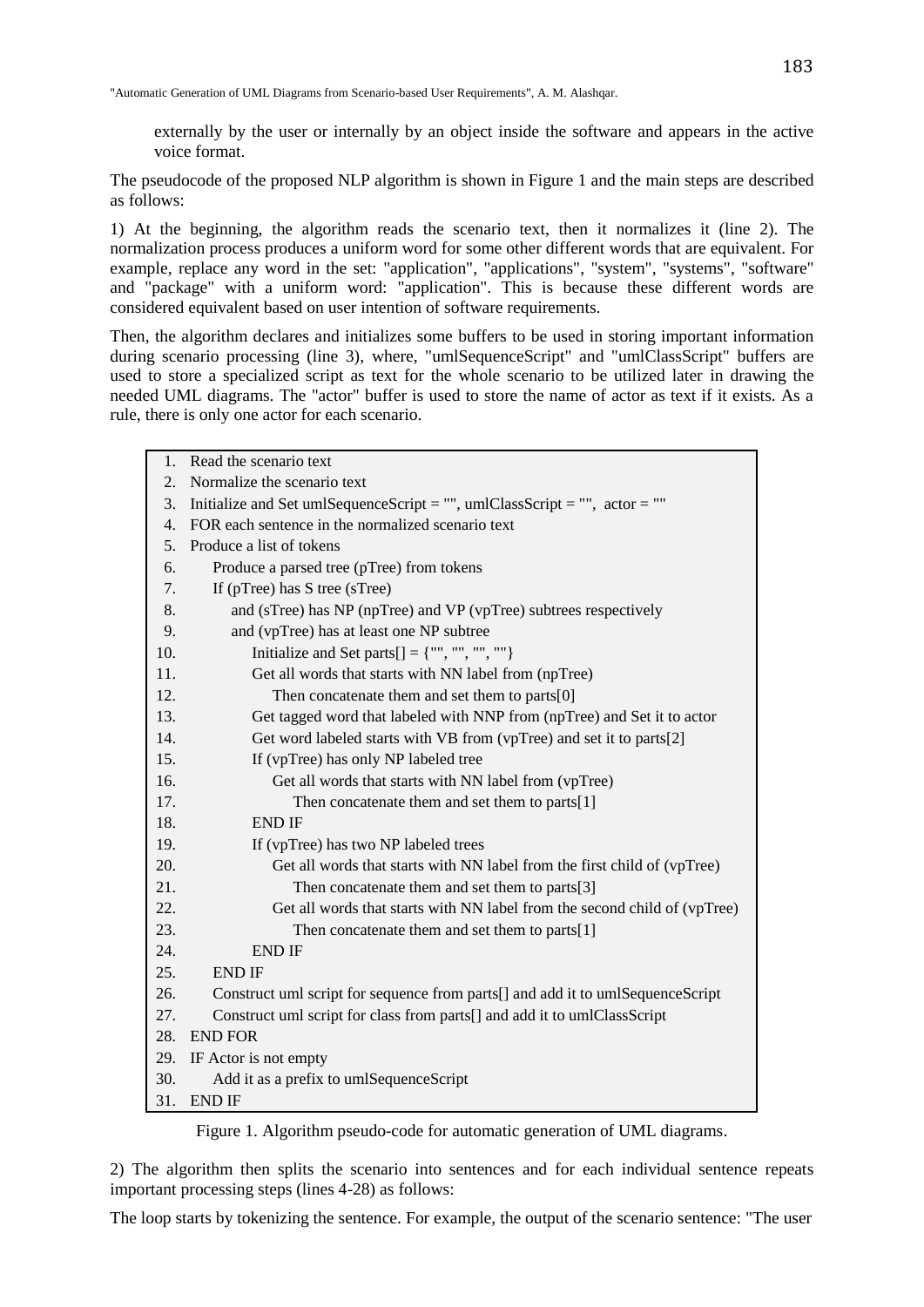logs into the system" will be tokenized into: [The] [user] [logs] [into] [the] [system]. Then, morphological analysis is applied on each tokenized statement to identify the different parts of speech (POS). In POS process, each word in the sentence is tagged or labeled individually such as: (The/DT) [user/NN] [logs/VBZ] [into/IN] [the/DT] [system/NN], where "DT" means determiner, "NN" means noun, singular or mass, "VBZ" means verb or third person singular present and "IN" means preposition or subordinating conjunction. Then, for semantic analysis, a syntactical and lexical analysis is performed to produce a parsed tree form such as the following which is a typical output from Stanford CoreNLP [28] parser which is a suite of NLP software tools:

(ROOT  $(S<sub>0</sub>)$  (NP (DT The) (NN user)) (VP (VBZ logs) (PP (IN into) (NP (DT the) (NN system))))))

When parsing a sentence, its parts are labeled at clause level such as "S" which means simple declarative clause and at phrase level such as "NP", "VP" and "PP" which mean noun phrase, verbal phrase and prepositional phrase, respectively. Based on the used tagger, leaf nodes of the parsed tree such as "logs" have a depth of zero, tagged words such as "VBZ logs" have a depth of 1 and phrasal nodes such as "VP (VBZ logs)" have a depth greater than or equal 2.

Then, for each separate parsed sentence from the scenario, the algorithm checks whether it includes a simple sentence structure of "Subject" part and "Predicate" part. The subject includes a noun or a pronoun in addition to the words describing it. The predicate part includes the verb in addition to other words telling more about the subject. Furthermore, a "simple subject" should be included in the subject part as noun and a "simple predicate" should be included in the predicate part as verb. So, the parsed sentence must be a simple declarative clause "S" and include a noun phrase "NP" followed by verbal phrase "VP" and the verbal phrase "VP" must include at least one noun phrase "NP" (lines 7-9). If the parsed sentence does not satisfy this rule, the algorithm marks it as invalid, informs the system user to change the sentence structure and continues processing the subsequent steps. The valid structure of the parsed sentence helps in identifying the main parts of the sentence, such as objects, operations and messages exchanged among objects.

Then the algorithm declares and initializes the "parts[]" buffer, which is an array of four elements of type text to store data about participating objects, operations performed and messages passed among objects. The data of "parts[]" provides important information for producing a specialized script that will be added to "umlSequenceScript" and "umlClassScript" buffers.

After that, a semantic analysis is performed in order to identify the main parts of the parsed sentence, such as the actor that initiates the scenario and the participating objects, their interactions and the named messages exchanged among them during their interaction. There are usually two participating objects; one is named "caller" that makes a request and the other is named "receiver" that receives the request from the former. Determining the interactions among objects is also defined in this step. The type of interaction that is always defined as an operation between objects is analyzed in addition to type of data passed among these objects.

To define the "caller" object, the labeled "NP" subtree of the main parsed tree "S" is searched for words the tags of which start with "NN" label, then their concatenation is stored in "parts[0]" buffer. The searched labels are "NN", "NNS", "NNP" and "NNPS" which represent singular, plural, singular proper and plural proper nouns, respectively. It is important to note that there may be more than one word that describes the "caller" object such as "main screen" (lines 11-12). The "NP" subtree is also searched for a word the tag of which starts with "NNP" label to consider it as an actor and if it is found, it will be stored in "actor" buffer (line 13). Note that the actor is set once for the overall scenario which always represents a role that initiates the scenario.

Then, the labeled "VP" subtree of the main parsed tree "S" is firstly processed to capture the operation between the "caller" and the "receiver" objects by searching a word the tag of which starts with "VB" label and storing it in "parts[2]" buffer (line 14). The labels are "VB", "VBD", "VBG", "VBN", "VBP" and "VBZ" which represent base form, past tense, gerund or present participle, past participle, non-3<sup>rd</sup>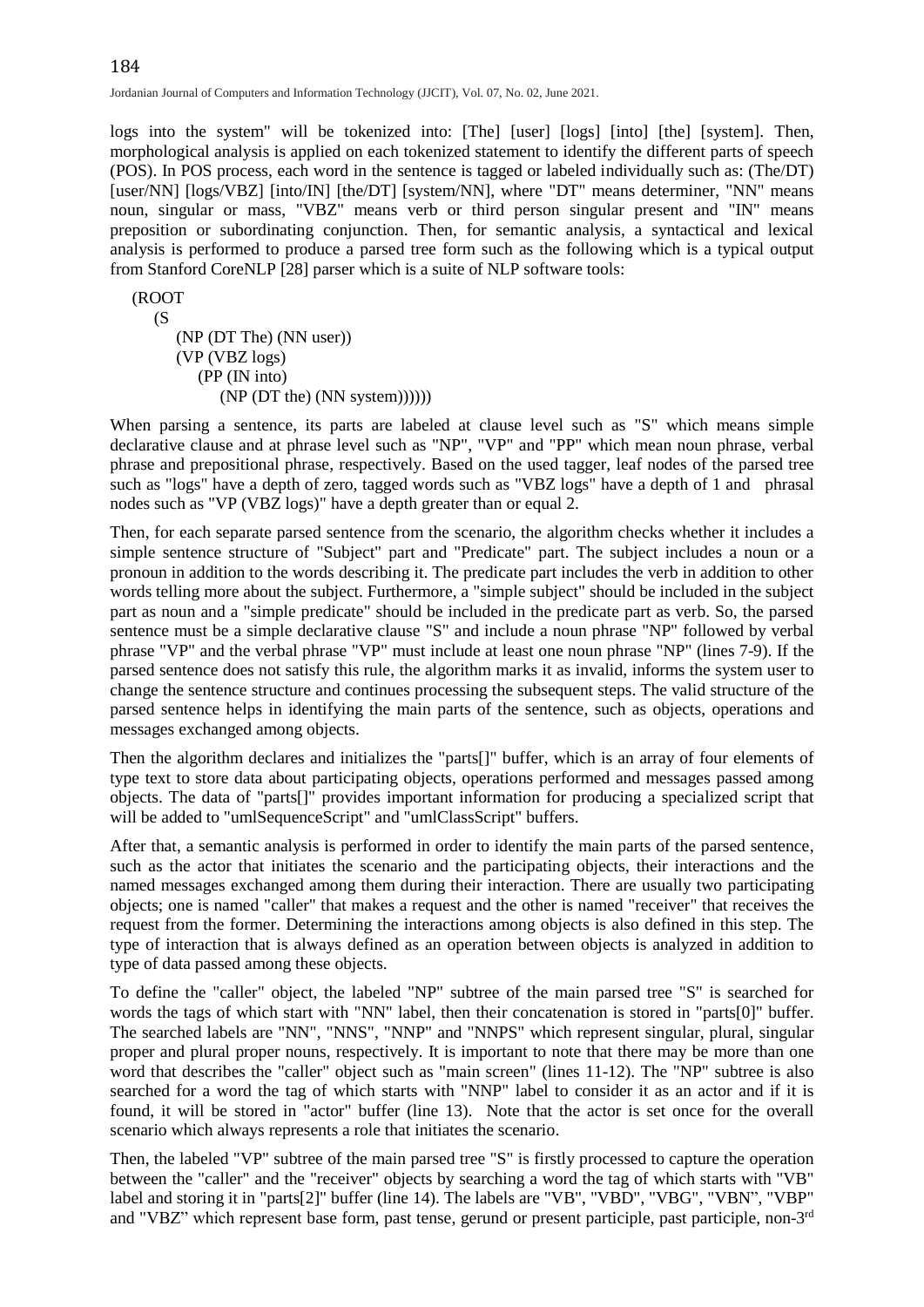person singular present and 3<sup>rd</sup> person singular present verbs, respectively. After that, if the "VP" subtree of the main tree "S" includes only one "NP" subtree, search it for the "NN" tagged words, consider their concatenation as a "receiver" object and store it in the "parts[1]" buffer. However, if it includes more than one "NP" subtree, consider the "NN" tagged words of the first "NP" as the message passed between the interacting objects, store their combination in "parts[3]", consider the "NN" tagged words of the second "NP" as the "receiver" object and store their combination in "parts[1]".

3) After the loop of sentence processing finishes, the four stored elements in "parts[]" buffer, which are the "caller" object, the "receiver" object, the operation and the message, are used to construct a one-line specialized script that will be added to "umlSequenceScript" and "umlClassScript" buffers. This script will be fed later to the PlantUML [29] plugin for generating the required UML diagrams. This script has the format of "caller -> receiver : operations message". For example, the result of processing this scenario sentence "Registrar selects addition from options' screen" is "Registrar -> OptionsScreen : Selects Addition". This script structure follows the format invented by the PlantUML tool.

4) At the end of processing the whole scenario, if an actor is found, it will be added as a prefix to the "umlSequenceScript" buffer content. As an example, for the following scenario:

Student selects "register for a course" from main menu. Application retrieves courses from database. Software presents courses into courses list window. Student selects courses from the courses list window. Student submits the selected courses. Application saves selected courses into database.

After processing the scenario with our proposed algorithm, the complete script for the sequence diagram is as follows:

Actor Student Student -> MainMenu : Selects RegisterCourse Application -> Database : Retrieves Courses Application -> CoursesListScreen : Shows Courses Student -> CoursesListScreen : Selects Courses Student -> SelectedCourses : Submits Application -> Database : Saves SelectedCourses

And the complete script for the class diagram is as follows:

Student o-- MainMenu MainMenu : Selects () Application o-- Database Database : Retrieves () Application o-- CoursesListScreen CoursesListScreen : Shows () Student o-- CoursesListScreen CoursesListScreen : Selects () Student o-- SelectedCourses SelectedCourses : Submits () Application o-- Database Database : Saves ()

It is important to denote that the sequence diagram is considered as the basis for drawing the class diagram.

# **4. SYSTEM DESIGN AND IMPLEMENTATION**

We have developed a system for implementing the previously stated algorithm that essentially processes scenario-based requirements written in English text, then automatically draws UML diagrams. The system is named AGUML and has a capability of reading scenario-based user requirements. It also has a capability of applying NLP on this text and making syntactical and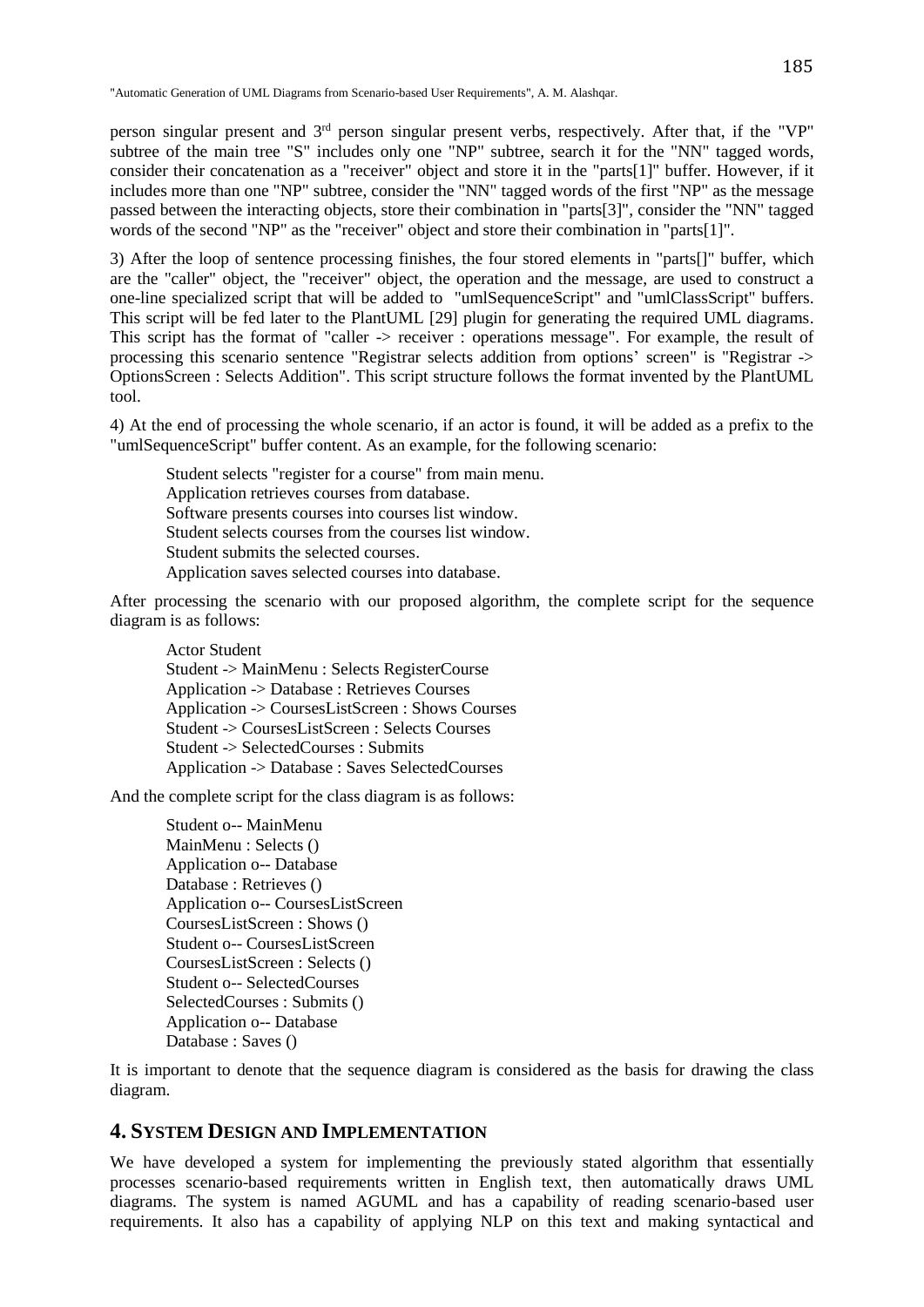semantical analysis to produce UML diagrams. The main components of the system architecture are shown in Figure 2. Descriptions of the GUML system components are in the following subsections.



Figure 2. AGUML system architecture.

#### **4.1 Reading and Normalizing Scenario Text**

This component takes a scenario from user as text input. The user can directly write the scenario text or retrieve it from an existing file. Then, the text is normalized to convert the equivalent words into a uniform format.

#### **4.2 NLP of Normalized Text**

It firstly separates each sentence of the scenario text, produces POS tagging and parses this sentence to produce a tree in order to help in syntactic and semantic recognition. This component also checks the validity of sentence structure by deciding whether it conforms to the form of noun phrase followed by a verbal phrase and the verbal phrase has at least one noun phrase. And hence, the user will be informed of invalid scenario sentences.

#### **4.3 Analyzing and Extracting Information**

This component takes the tagged and parsed text as input from the previous component, then defines the objects, their interactions and the type of data passed among them. It mainly analyzes the noun phrase and the verbal phrase in each parsed scenario text and the tagged words of each phrase. The actor of the scenario is defined in this module if it exists. If the NLP results produce more than one actor, only one equivalent uniform actor will be assigned, because the scenario is always initiated by one actor. Actor can be identified by searching proper noun in the first part (noun phrase) of the scenario sentence. The analysis and extraction of this important information is achieved with the help of Stanford CoreNLP software tools.

#### **4.4 Constructing UML Diagrams**

This component takes information about diagrams from the previous component and produces a specialized script. This script is next processed by the included PlantUML third-party component to draw sequence and class diagrams.

#### **4.5 Producing and Saving Results**

This module helps the user save the updated scenario text, sequence diagram and class diagram in order to be used for documenting purposes that will support the subsequent tasks of the software development process. It also permits for updating these results later.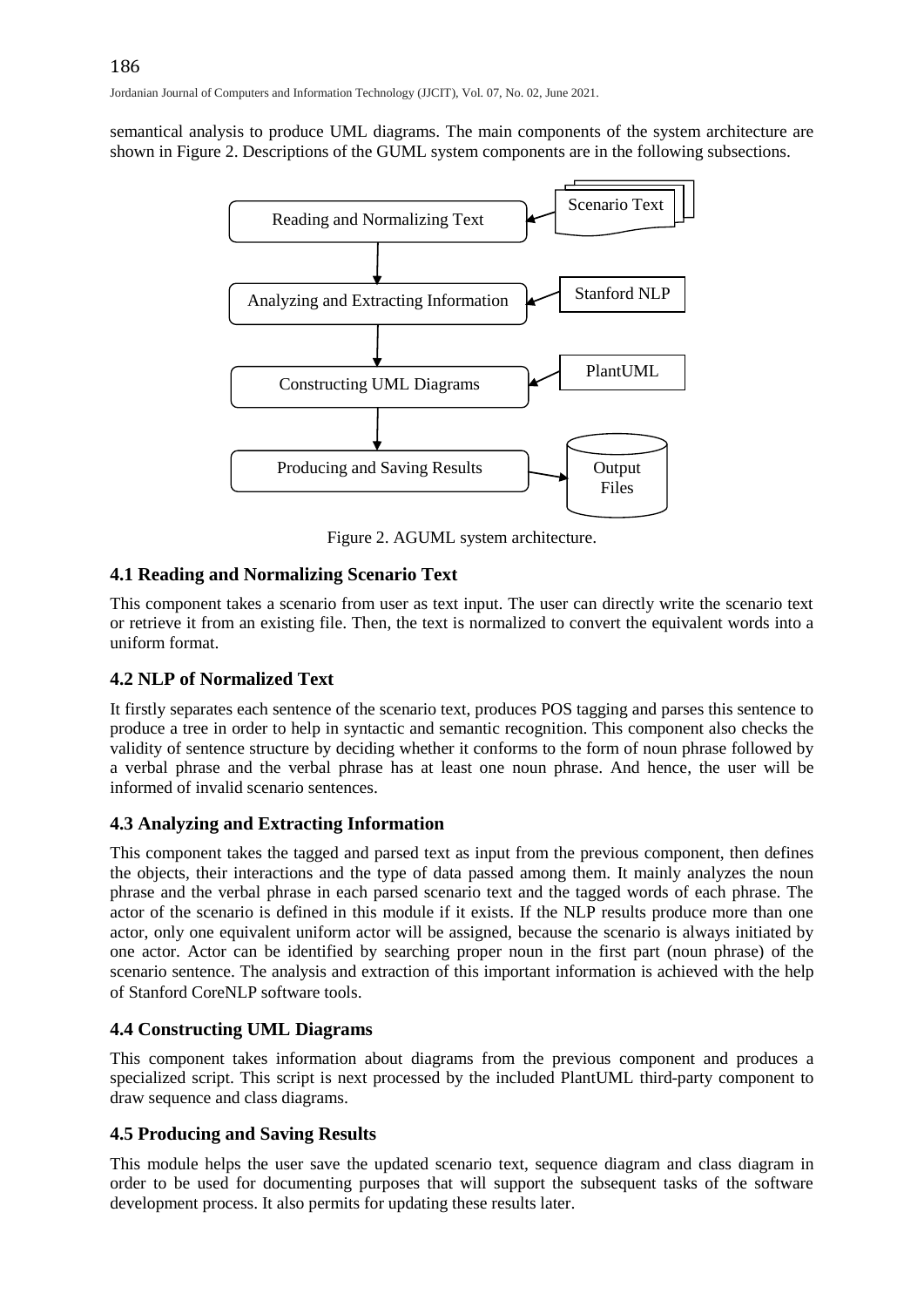187

We have implemented the system using Java programming language with the help of Eclipse IDE [30].

# **5. EXPERIMENTAL RESULTS**

This section provides the analysis of our experimental results. The experiments were mainly conducted to check the accuracy of our designed algorithm that has been implemented in the AGUML system. The main window of AGUML software tool is shown in Figure 3. Using this window, the user can write a scenario as separate sentences of English text or can load it from previously stored text file. When pressing the button "Update UML", our software tool will process the scenario text and produce the UML diagrams automatically. AGUML can show sequence diagram, class diagram or both of them simultaneously based on user selection. Figure 3 shows how sequence diagram appears after processing a scenario. The actor appears on the left side of the diagram and it is represented using stick person symbol. The "caller and "receiver" objects appear on the top and on the bottom of the diagram and they are represented as annotated rectangles. The name of the operation and the message passed between objects are represented using leftward arrow symbol that links the "caller" object and the "receiver" object.



Figure 3. Generation of UML sequence diagram from scenario text.

The class diagram of the same scenario is shown in Figure 4. As said previously, the components of the class diagram are constructed depending on the developed sequence diagram. So, the same classes identified in the sequence diagram will also appear in the new class diagram. Furthermore, the operations between objects shown in the sequence diagram will be added as operations inside the classes of the class diagram. They are actually added inside the class which provides the functionality for the requesting class; in other words, in the class where the head of leftward arrow ends in the sequence diagram.

AGUML also can provide the user with the ability of storing important results into files in order to be used in software documentation as in well as any future requirements updates. These results include updated scenario text, UML-generated diagrams and UML input script. Furthermore, when processing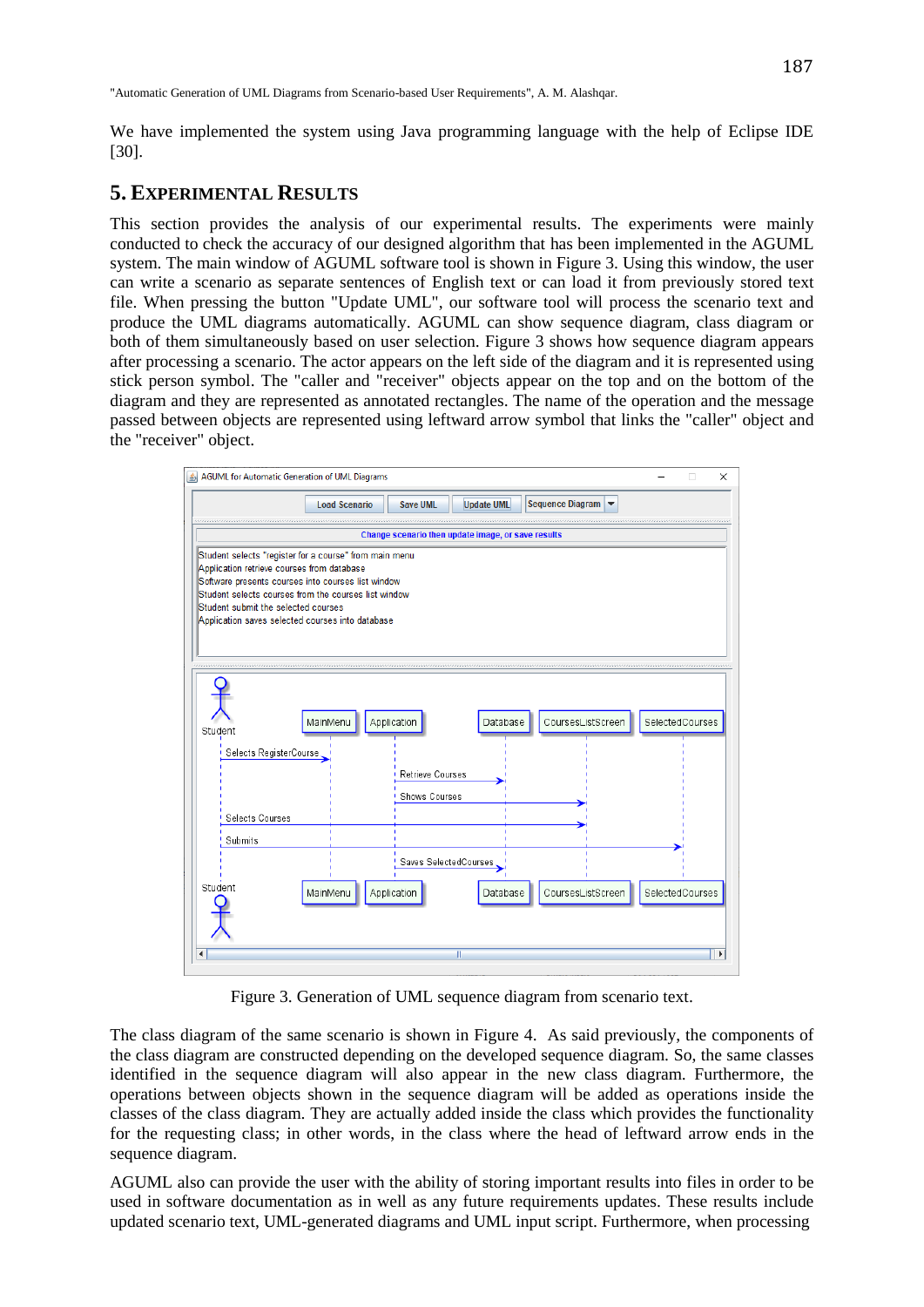

#### Figure 4. Generation of UML class diagram from scenario text.



Figure 5. Invalid scenario sentences are shown in red text.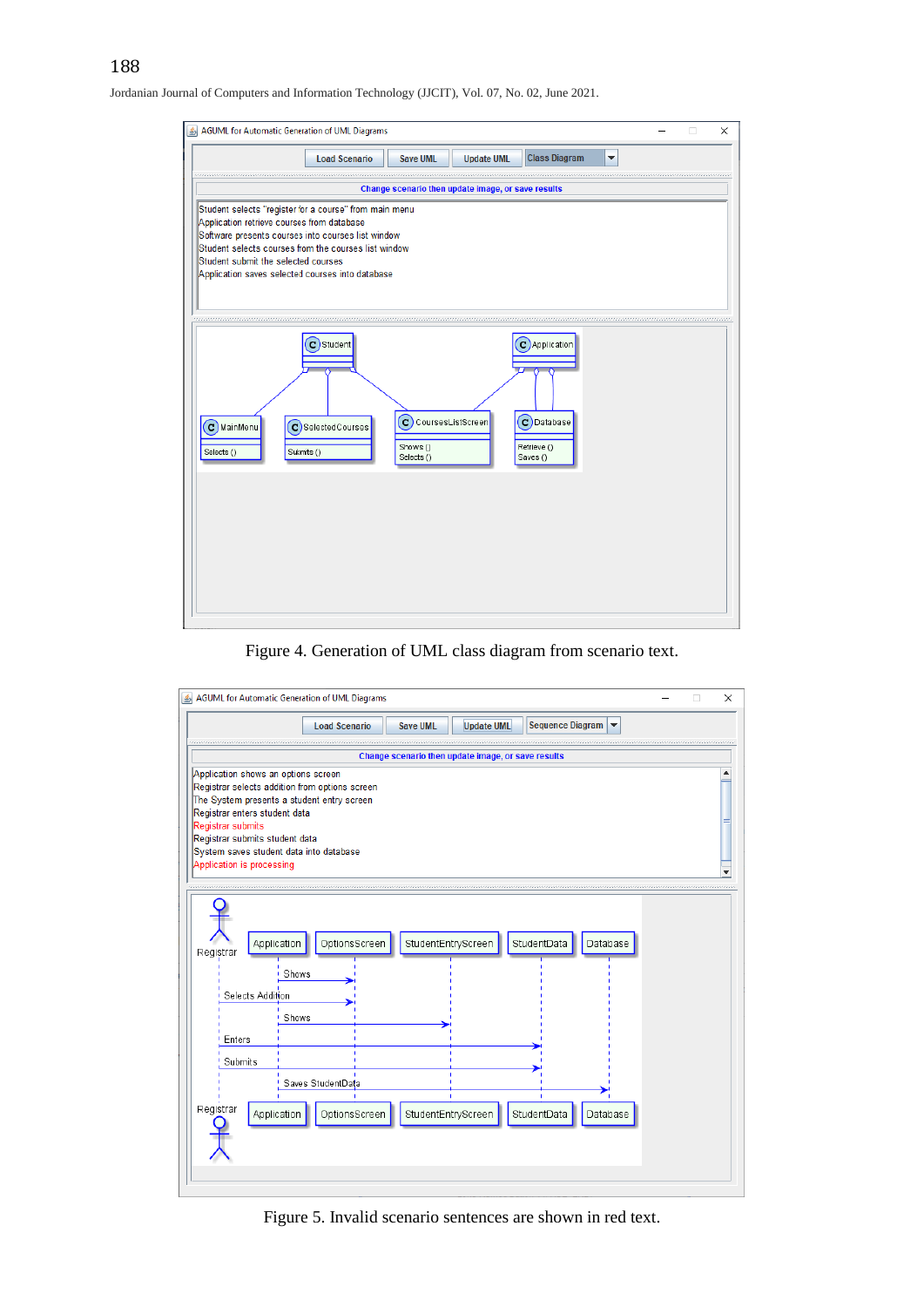scenario text, AGUML can notify user with any invalid English sentence in order to help user in correcting the invalid sentence, as shown in Figure 5. However, AGUML has the ability of generating UML diagrams for only valid scenario sentences.

To assess the accuracy of AGUML and the designed algorithm, we have evaluated it against five different real-life scenarios collected from different sources in the literature. The first scenario describes "add student" use case and the second scenario describes "register for a course" use case and they are part of defined requirements for educational and registration services in a university [4]. The third scenario describes "check out item" use case and the fourth scenario describes "view file content" use case and they are part of defined requirements for videos' store services [5]. The fifth scenario defines the steps for verifying user by login name and password [31]. Each scenario includes a hybrid of simple, average and complex English sentences and they are labeled from "SC1" to "SC5" in Table 1.

After checking the sentence validity for each scenario, we have considered five types of criteria for evaluating AGUML which are actor identification, "caller" object identification, "receiver" object identification, operation identification and message identification.

Firstly, we have developed sequence diagrams manually for each scenario based on our experience and provided counts for each one of the five elements in each individual diagram. These counts are found inside the columns labeled with "M" in Table 1. Similarly, we have provided counts for each of the five elements in each individual scenario generated automatically by AGUML, where their identifications match correctly the manual identifications. The counts of automatic identifications are found inside the columns labeled with "A" in Table 1. The accuracy is then calculated by dividing the count of automatic generation by the count of manual generation for each element [14].

| <b>Scenario</b> | SC <sub>1</sub> |   | SC2 |   | SC <sub>3</sub> |   | SC <sub>4</sub> |   | SC <sub>5</sub> |   | <b>Accuracy</b> |
|-----------------|-----------------|---|-----|---|-----------------|---|-----------------|---|-----------------|---|-----------------|
| <b>Element</b>  | M               | А | M   | A | M               | A | M               | A | M               | А |                 |
| Actor           |                 |   |     |   |                 |   |                 |   |                 | 0 | 80%             |
| Caller object   | ⌒               | ⌒ | ⌒   |   | ⌒               |   | ◠               |   | ⌒<br>↩          | ⌒ | 90%             |
| Receiver object |                 |   | 4   |   |                 | 2 |                 |   | h               |   | 88%             |
| Operation       | $\overline{ }$  |   |     | 6 | 6               |   |                 |   | -               | − | 90%             |
| Messages        | $\sim$<br>∸     |   |     |   |                 |   |                 |   |                 | 0 | 77%             |

Table 1. Accuracy results of AGUML for automatic generation of UML diagrams.

As shown in Table 1, the accuracy ranges from 77% to 90%, where the "caller" object identification and operation identification have the highest accuracy scores.

After reviewing the POS tree for some sentences, it is noticed that the adopted tagger tool produces tags for some words in a manner that is different from our intension. For example, it considers "user" in "The user enters a username and password" sentence of "SC5" and "SC4" as "NN" and hence, it is not considered as an actor. Also, the sentence "Clerk swipes bar code" of "SC3" was tagged as:

(ROOT  $(S$ 

(VP (VB Clerk)

(NP (JJ swipes) (NN bar) (NN code)))))

This means that the tagger considers "Clerk" word as verb and "swipes" word as adjective and hence, the AGUML reports it as an invalid sentence. Moreover, "Application stores record" sentence of the same scenario was tagged as:

(ROOT (NP (NP (NN application) (NNS stores)) (NP (NN record)))) (NP (NP) (NP)) stores as NNS

And hence, the tagger does not consider it as an adequate sentence structure labeled with "S". Although the AGUML accuracy is affected by the tagger behavior in some cases as seen in these examples, it is generally accepted, especially in the case of building UML sequence diagrams.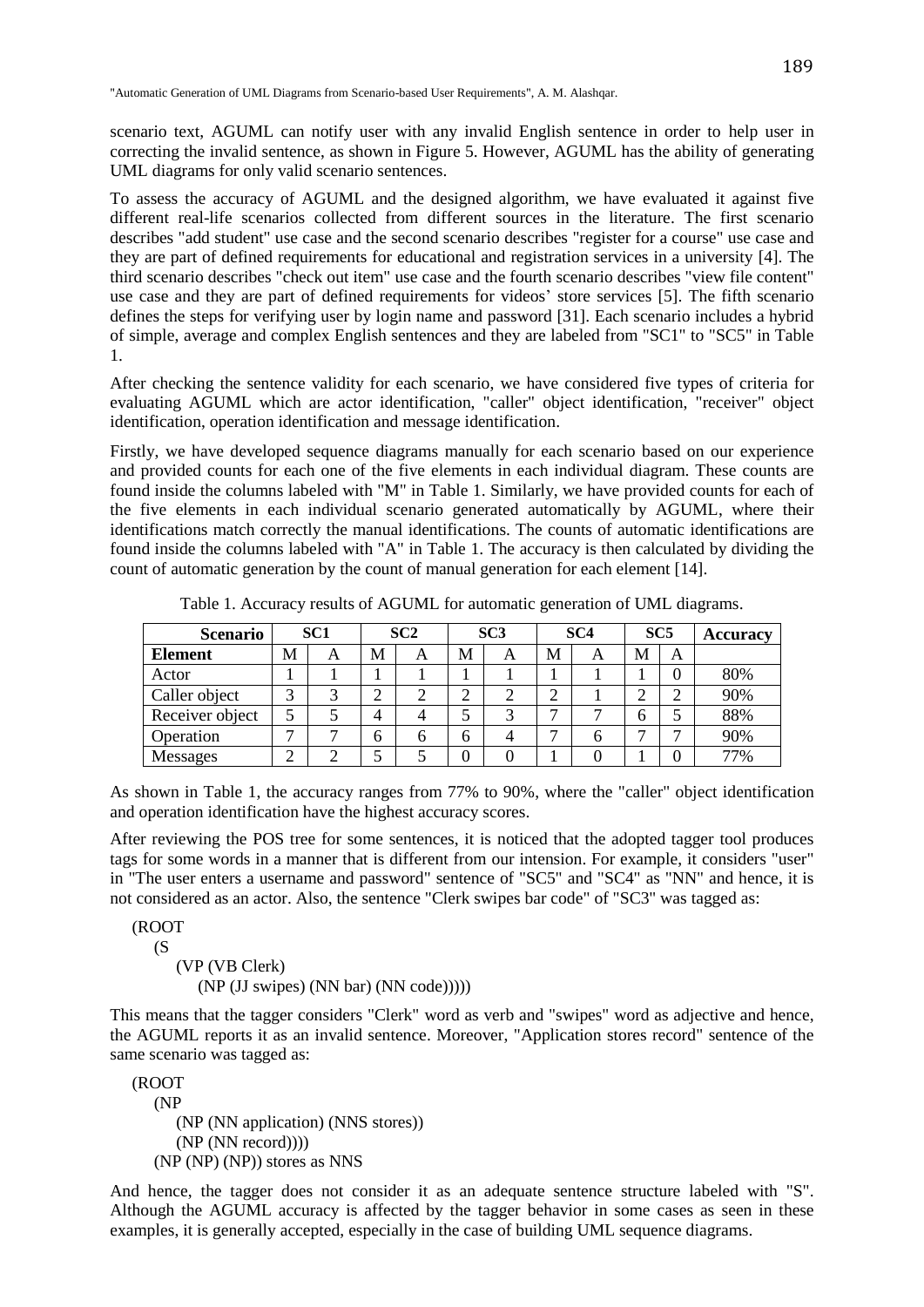# **6. CONCLUSION AND FUTURE WORK**

In this paper, we have proposed and developed a system called AGUML for automatic generation of UML diagrams from scenario-based user requirements written in English natural language. We have designed an algorithm and implemented it in the AGUML. It has a capability of producing syntactical, lexical and semantic analysis for extracting important information for identifying actors, classes/objects and their interactions as well as the messages exchanged among them. The main purpose of AGUML is to facilitate work performed in the analysis and design activities for the software being developed. AGUML has an interactive user interface to help user write a scenario directly or upload it from an existing file. Then, AGUML can process the scenario and produce the UML diagrams automatically. The resulting diagrams can be stored easily in files in order to be used later for the purposes of software documentation. The accuracy of AGUML and the designed algorithm has been tested using five different scenarios.

An extension to this work is needed for enhancing the designed algorithm in order to permit the user for writing less restrictive scenario text and considering other variants of scenario main flow such as alternative flow. The capability of our proposed system can be also enhanced in order to produce other UML diagrams.

#### **REFERENCES**

- <span id="page-10-0"></span>[1] D. K. Deeptimahanti and M. A. Babar, "An Automated Tool for Generating UML Models from Natural Language Requirements," Proc. of the IEEE/ACM Int. Conf. on Automated Soft. Eng., pp. 680-682, Auckland, New Zealand, 2009.
- [2] I. F. Alexander and N. Maiden, Scenarios, Stories, Use Cases: Through the Systems' Development Life-cycle, ISBN: 978-0-470-86194-3, John Wiley & Sons, 2005.
- [3] H. Gomaa, Software Modeling and Design: UML, Use Cases, Patterns and Software Architectures, DOI: 10.1017/CBO9780511779183, Cambridge University Press, 2011.
- [4] T. Quatrani, Visual Modeling with Rational Rose 2002 and UML, 3<sup>rd</sup> Edition, Pearson Education India, ISBN-10: 0201729326, 2002.
- [5] E. J. Braude, Software Design: From Programming to Architecture, John Wiley and Sons, 2004.
- [6] R. Elmansouri, S. Meghzili, A. Chaoui, A. Belghiat and O. Hedjazi, "Integrating UML 2.0 Activity Diagrams and Pi-Calculus for Modeling and Verification of Software Systems Using TGG", Jordanian Journal of Computers and Information Technology (JJCIT), vol. 06, no. 04, pp. 326-344, Dec. 2020.
- [7] R. J. Abbott, "Program Design by Informal English Descriptions," Communications of the ACM, vol. 26, no. 11, pp. 882-894, 1983.
- [8] E. Buchholz, A. Düsterhöft and B. Thalheim, "Capturing Information on Behavior with the RADD-NLI: A Linguistic and Knowledge-based Approach," Data & Knowledge Engineering, vol. 23, no. 1, pp. 33-46, 1997.
- [9] S. Nanduri and S. Rugaber, "Requirements' Validation *via* Automated Natural Language Parsing," Journal of Management Information Systems, vol. 12, no. 3, pp. 9-19, 1995.
- [10] A. Oliveira, N. Seco and P. Gomes, "A CBR Approach to Text to Class Diagram Translation," Proc. of the TCBR Workshop at the 8<sup>th</sup> European Conference on Case-based Reasoning, Turkey, Sep. 2006.
- [11] H. M. Harmain and R. Gaizauskas, "CM-builder: A Natural Language-based Case Tool for Objectoriented Analysis," Automated Software Engineering, vol. 10, no. 2, pp. 157-181, 2003.
- [12] S. P. Overmyer, L. Benoit and R. Owen, "Conceptual Modeling through Linguistic Analysis Using LIDA," Proceedings of the  $23<sup>rd</sup>$  IEEE Int. Conf. on Soft. Eng. (ICSE 2001), pp. 401-410, May 2001.
- [13] M. Clavel, M. S. E. González and V. T. da Silva, "The MOVA Tool: A Rewriting-based UML Modeling, Measuring and Validation Tool," Proc. of the XII JISBD, pp. 393-394, Spain, 2007.
- [14] I. S. Bajwa, A. Samad and S. Mumtaz, "Object Oriented Software Modeling Using NLP Based Knowledge Extraction," European Journal of Scientific Research, vol. 35, no. 1, pp. 22-33, 2009.
- [15] M. Ibrahim and R. Ahmad, "Class Diagram Extraction from Textual Requirements Using Natural Language Processing (NLP) Techniques," Proc. of the 2<sup>nd</sup> IEEE Int. Conf. on Computer Research and Development, pp. 200-204, Kuala Lumpur, Malaysia, May 2010.
- [16] H. Herchi and W. B. Abdessalem, "From User Requirements to UML Class Diagram," Proc. of the